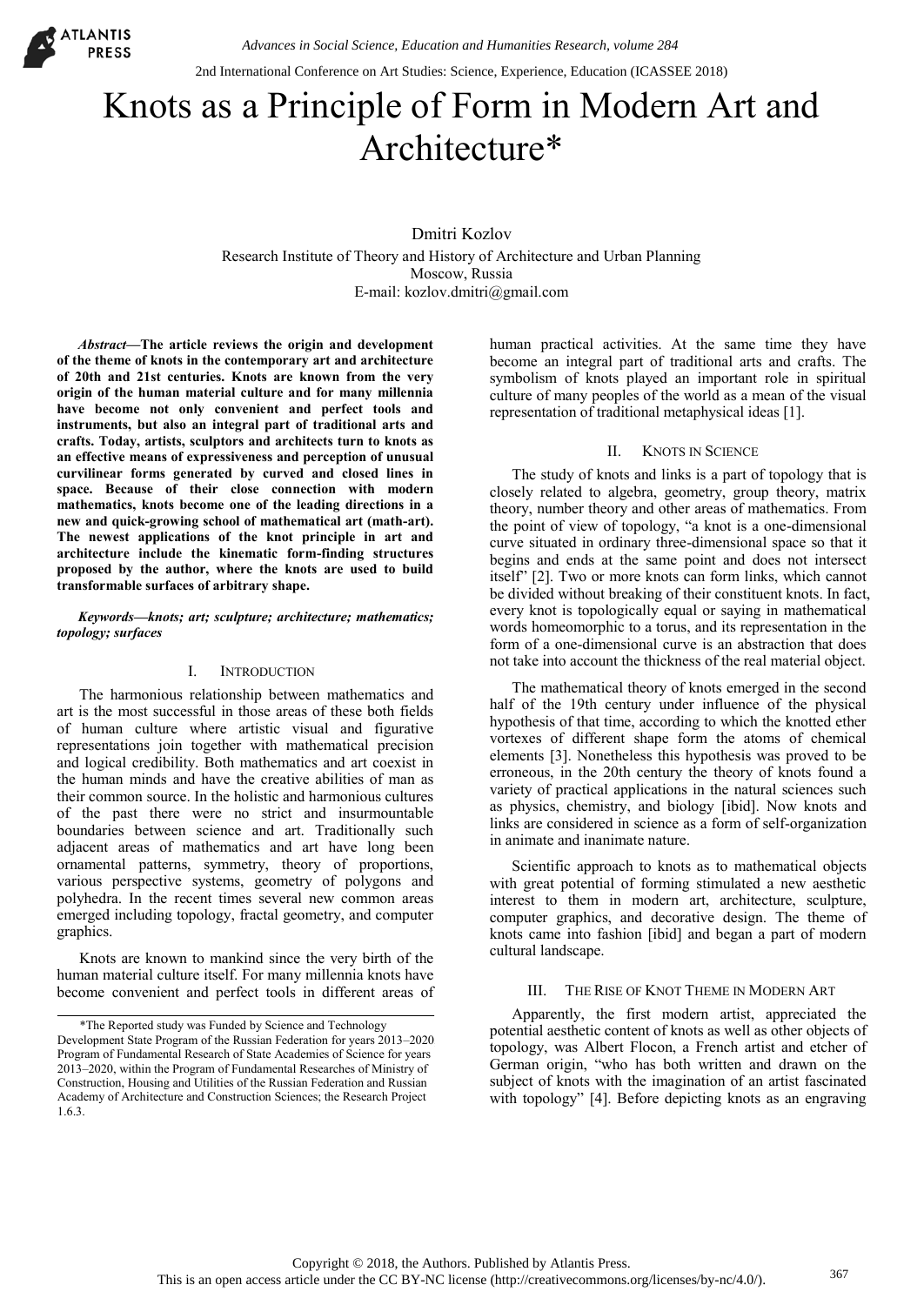in plane, Flocon modeled them from paper in 3D space, resulting in a whole collection of paper models of different knots. It can be assumed that Flocon's enthusiasm with knot modeling was influenced by his studies at the Bauhaus under the guidance of Joseph Albers, who developed a special paper modeling course for art and architecture students.

Mathematically inspirited works of Flocon had a great influence on the creative work of Maurits Cornelis Escher. Escher, having got acquainted with the engravings of Flocon, also built cardboard knot models, which became prototypes of his own famous engravings of knots. In turn, Flocon enthusiastically spoke about Escher's works, speaking of his "amazing discoveries, when it turns out that such seemingly unshakable concepts as up and down, close and far, right and left, can change places" [5].

Flocon and Escher depict knots with the connected ends that are as topological objects, which cannot be untied without breaking them. For these artists, knots are not sacred symbols or elements of decorative patterns that is typical for traditional art. Flocon and Escher base their works on the modern aesthetics of the image of a curved space subjected to external bending forces. The artists offer the viewer to admire the complex continuous forms that look in different ways from different angles of view. Knots become metaphors of complicated play of the inner energy contained in them and affect the sensations of the viewer in an unexpected and unusual way. According to philosopher Gaston Bachelard, a friend and co-author of Flocon, "the twisted and knotted strands, with arcs of tension and spirals of release, are the perfect instruments for a study on the connection of conscience" [4].

### IV. R.B. FULLER ON KNOTS

Interpretation of knotted forms as an external result and perceptually-based representation of the inner and hidden acting forces belongs to Richard Buckminster Fuller – the worldwide known visionary in design and architecture and inventor of modern methods in structural morphology. Fuller included several paragraphs to the structural morphology of knots to his program book "Synergetics", where he formulated the theoretical foundations of forming and structural principles, which he applied in his design and engineering practice. He regarded the knot principle as a manifestation of the pattern integrity and proceeded from the physical treatment of knots similar in its essence to the views of William Thomson (Lord Kelvin), who in the middle of the 19th century put forward the hypothesis that the structures of atoms resemble closed knots [3].

According to Fuller, "each of the chemical elements is a uniquely complex pattern of energy event interrelatednesses which interact inter-interferingly to continually relocalize the involved quantity of energy. These self-interference patterns of atomic element components are in many ways similar to the family of knots that are tied with rope by sailors …" [6]. By Fuller, the energy concentrating in the knot is generated by a tensile force applied to the free ends of the knot. He writes: "the two ends of the rope immediately outside the knot are pulled away from one another by forces external to

the knot, and thus all the attractive forces of Universe operating upon the atoms may result precession ally in keeping the atomic knots pulled together" [ibid].

Speaking of knots as a synergetic phenomenon, Fuller first of all separates the knot as a forming principle from its physical embodiment, such as the material from which the rope is made, its color and texture. Fuller indicates that knots can move freely along the rope in the form of a locally repeating structural configuration, without exerting any influence on its material properties. This observation allowed Fuller to give the next definition of the knot: "the knot is not the rope; it is a weightless, mathematical, geometric, metaphysically conceptual, pattern integrity tied metaphysically momentarily into the rope by the knot-conceiving, weightless mind of the human conceiver — knot-former" [ibid]. Thus, Fuller moves from the physical to the mathematical interpretation of the knot, to the knot as a structural principle of the intellectual order.

And the rope itself considered in its essence, according to Fuller is a wave physical principle: "What we call the rope itself turns out to be wave phenomena. The fibers themselves were humanly twisted into a spiral wave phenomenon. We are beginning to discover that there is not too much difference between the tactile superficiality of apprehension and the real frequency phenomena that we cannot see in the intervals between the waves" [ibid]. For Fuller, a knot is, above all, a metaphor for complex processes in time, instantaneously "frozen" in space and become visible and tangible. Therefore, Fuller insists on the metaphysical nature of knot and on the principled impossibility of its reduction to any material embodiment. He refers to manifestations and embodiments of the knot principle different physical processes in time, such as flows, currents, waves, and cycles, including human beings: "The metabolic flow that passes through a man is not the man. He is an abstract pattern integrity that is sustained through all his physical changes and processing, a knot through which pass the swift strands of concurrent ecological cycles — recycling transformations of solar energy" [ibid].

Potentials of the Fuller's theory till now are not sufficiently understood and utilized since they are not so much in practical means of structural morphology and innovative methods of design as in a special point of view on form generation as a complex process reflecting the hierarchy of levels of a consequent material embodiment of primary principles of form, one of which is the knot principle.

#### V. KNOTS IN MATHEMATICAL ART

The process of adaptation of the knot forming principles to the contemporary art and architecture inevitably causes attempts of theoretical comprehension of their aesthetics in the context of many thousand-year period of their application in traditional arts and crafts of different peoples of the world. It is not surprisingly that such attempts of analysis of the aesthetic properties of knots in modern and traditional art are made primarily by mathematicians who are interested in art or are involved in artistic creative work. For mathematicians, the aesthetic and artistic properties of knots most often seem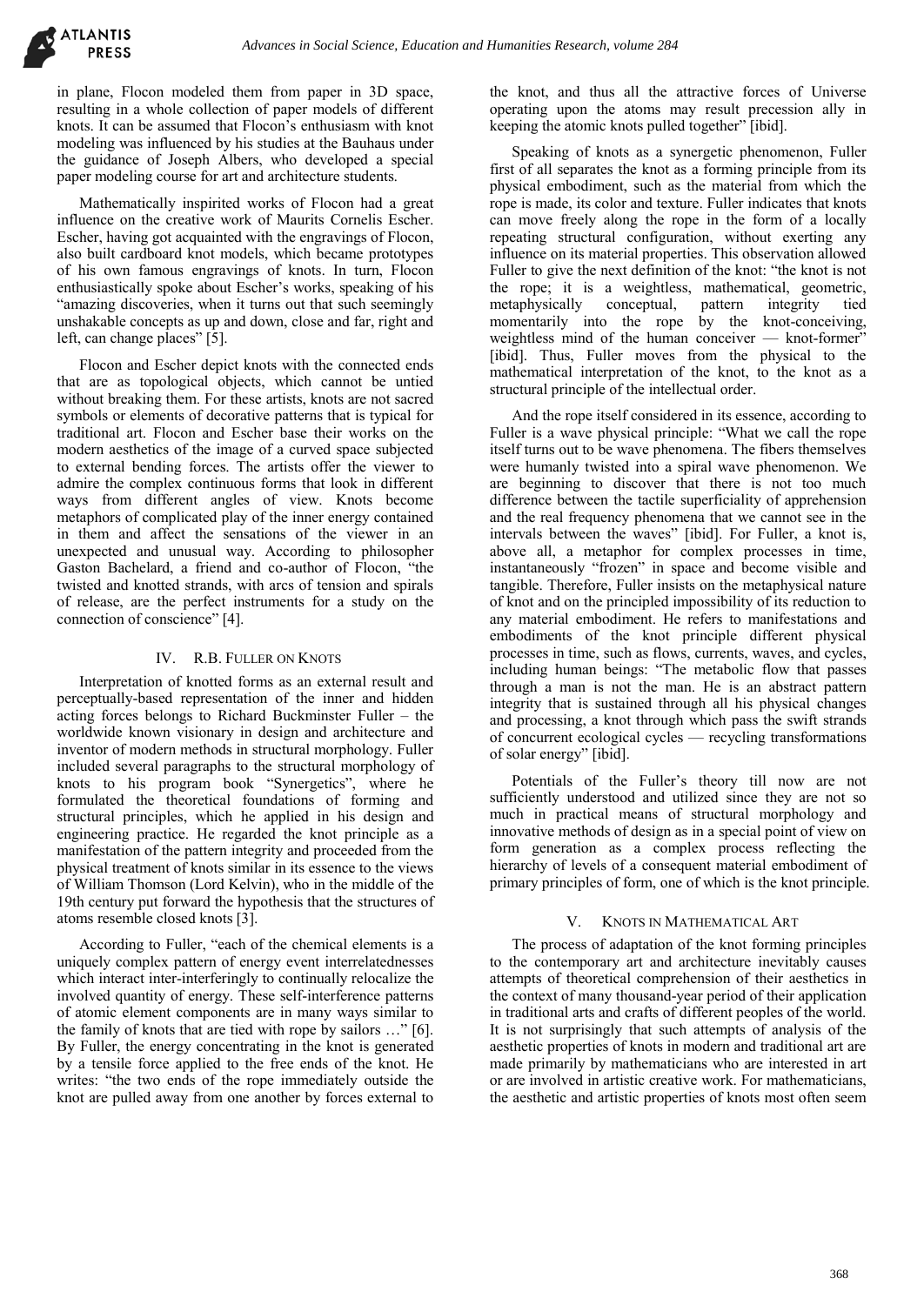

to be just one of the practical applications of knot theory, even in cases where knots or their images were created long before the mathematical knot theory itself, or when they are created by modern artists working in the traditional paradigms.

The Serbian mathematicians Slavik Jablan and Radmila Sazdanovic, analyze the knots and links as symmetric and mirror curves, the properties of their invertibility from the point of view of knot theory and mathematical art (math-art). Because symmetry is both an artistic and a scientific category, representing itself an intersection of mathematics and art, it is not accidental that the aesthetic comprehension of knots and links begins with their symmetrical examples that is typical not only for modern researchers, but also for people of antiquity, who preferred to use in their woven ornamental patterns only a few types of symmetrical knots [7].

Jablan also considers the aesthetic properties of knots as the manifestation of the symmetry and regularly of their planar projections known as knot diagrams. The diagrams that can be represented as mirror curves traditionally served as modular elements for ornamental patterns and mosaics composed of a limited number of basic modules. In addition to many geometric examples of planar modular patterns combining art and mathematics, the author add the topological ones as "different knot projections occurring in knotwork designs (Islamic, Celtic...), derived from the regular and uniform plane tessellations by using few basic elements 'Knot Tiles'" [8]. Thus, from the mathematical point of view, the "beauty of knots" is equal to the symmetry and modularity of their diagrams — planar projections and to their combinatorial potential.

Jablan notes that "in various fields of (discrete) mathematics, the search for modularity is the recognition of sets of basic elements, construction rules and the exhaustive derivation of different generated structures" [ibid]. He indicates that "modularity is a manifestation of the universal principle of economy in nature: the possibility for diversity and variability of structures, resulting from some (finite and very restricted) set of basic elements by their recombination" [ibid]. Symmetry acts as the basis of combinatorial-modular forming, since "in many cases, the derivation of discrete modular structures is based on symmetry. Using the theory of symmetry and its generalizations (simple and multiple antisymmetry, colored symmetry...) for certain structures, it is possible to define exhaustive derivation algorithms and even to obtain some combinatorial formula for their enumeration" [ibid].

Some of the simplest knots and links have attracted the attention of artists and sculptors since ancient times. These include, in particular, the link of three rings (three trivial knots), and known as the "Borromean rings". This link is characterized by the fact that every pair of two rings in it is unconnected, but all three rings cannot be disconnected without breaking any of them. Since, according to the laws of topology, a ring can be transformed into a triangle, and then Borromean rings can be transformed into entangled Borromean triangles. Jablan writes, that "a hollow triangle is the planar region bounded by two homothetic and concentric equilateral triangles — flat triangular rings. The Australian sculptor Robinson assembled three such triangular rings to form a structure (sculpture entitled 'Intuition'), topologically equivalent to Borromean rings" [ibid].

In modern art, knots are most often depicted in the form of static sculptural compositions or in the form of their planar projections — diagrams, that is, in fact, as woven ornamental patterns. For prototypes of three-dimensional objects, the modern sculptors usually select only the simplest knots and links and perform them with closed ends in the form of an infinite closed line in accordance with their standard mathematical representation.

Modern artists and sculptors turn to knots primarily as to spectacular and sophisticated forms that allow demonstrating the imagery and expression of the closed spatial curves as well as the perception of space itself. In particular, the American mathematician and sculptor Nat Friedman characterizes the beauty of knots as a special aesthetic category, manifested in the construction of closed continuous lines in space and in their perception from different points of view while preserving a holistic multidimensional image. The concept of perception of knotted forms in art Friedman called "hyperseeing" [9].

# VI. TRADITIONAL KNOTTING AND MODERN **ARCHITECTURE**

The French architect and inventor David Georges Emmerich distinguished two directions in the history of building art. The first was based on structures of heavy massive elements, made, as a rule, of stone. The second was as ancient as the first one and consisted in lightweight structures created from branches and reeds connected with knots of flexible materials. This art was very close to such crafts as basketry and weaving. The first direction has preserved numerous monuments, starting with dolmens, which constitute the main content of the present history of architecture, and from the second direction there is practically nothing left. At the same time the woven building structures of lightweight materials gradually became the source of the origin of the woven decorative ornament in architecture. As Emmerich believed, this is the reason that words such as textiles, textures, and architecture have a common origin [10].

In his argumentation, Emmerich actually follows the architectural theory of Gottfried Semper, which divides architecture into four elements: the ground as the foundation of the building, the wood as its framework, the textiles as wall enclosure and fire as a source of energy to maintain heat in the interior. In his main work Der Stil (1878), Semper gave images of the basic knots used in the building practice, and samples of techniques of weaving and knitting, which look like repeating modules of woven and knotted ornaments. These examples of different types of knotted and woven fabrics served as prototypes of the corresponding textile techniques [11].

The modern Dutch architect Lars Spuybroek, leader of the NOX group, transformed the Semper theory and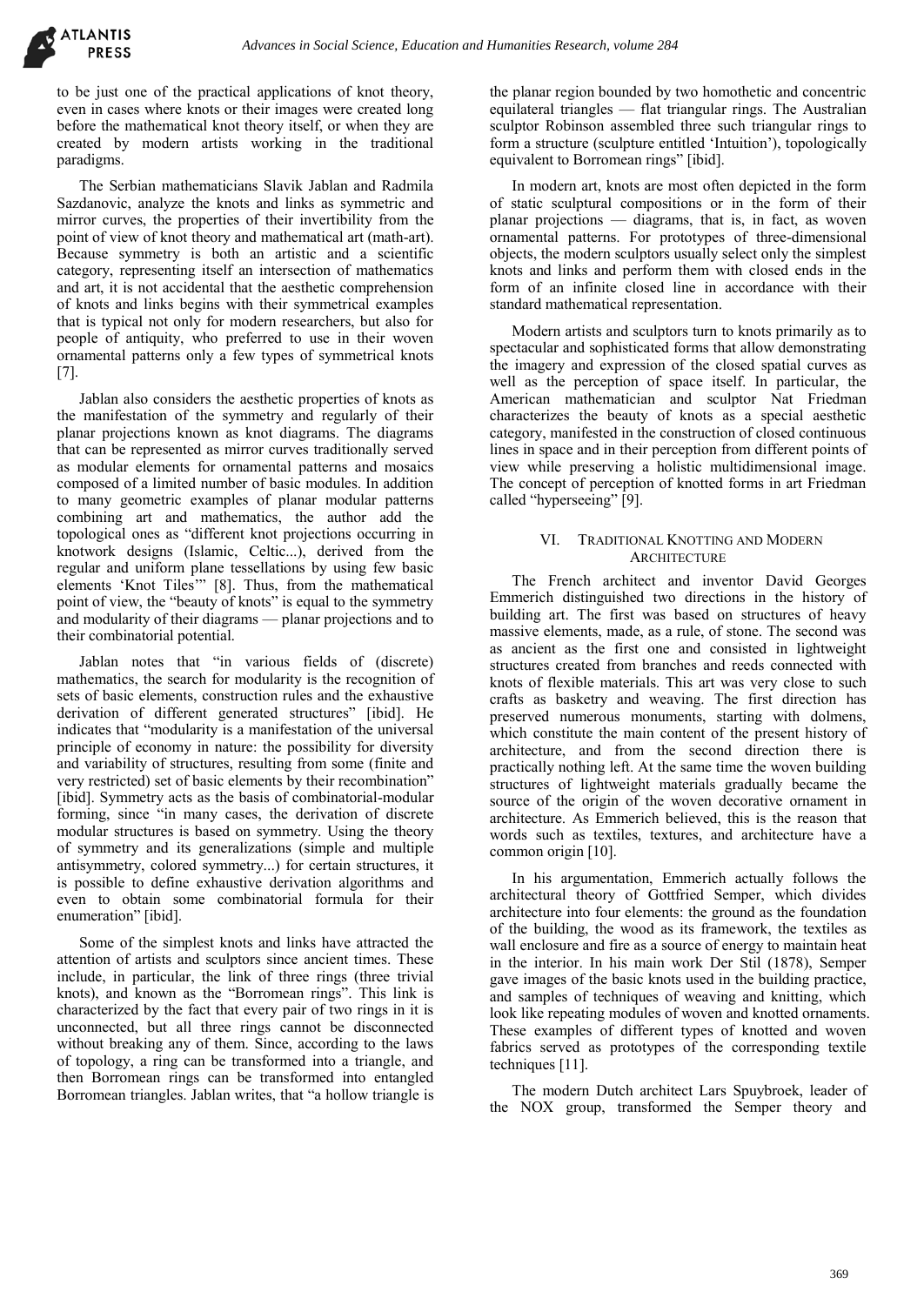developed his own creative method of architectural shaping, which he named "soft constructivism". Spuybroek regards it as a kind of textile tectonics, in which textiles are transformed into a structural basis of buildings, which forms are based on traditional textile techniques such as weaving, bundling, interlacing, braiding, knitting or knotting. The shaping processes used by Spuybroek are based on complex sequences of scale correspondences that arise in textile tectonics and are implemented by digital and physical modelling. As a result, the microtectonics of the textile surface becomes a macrotectonics of a large building [12].

Spuybroek explains his understanding of the Semper's theory and its relationship to his own textile tectonics. "Semper's concept of textile drives everything, it's the main productive element, the main agent of architectural form. Not at all in the sense of masking, but in the sense of the woven wall being the Urtechnik, the original technique of making architecture. Architectural design is not about having ideas, but about having techniques, techniques that operate on a material level. It's about making matter think and live by itself. A concept that Semper is famous for is the Stoffwechselthese, the transformation of materials, which means buildings aren't made of textile any more, but that textile has been transmaterialised into stone and steel and other constituent parts. So, it's not so much ideas that inhabit matter, but other materials. Textile inhabiting stone. Materials in materials, I find that astonishing. It's an abstract materialism, saving us from idealism and realism at the same time. He was very conscious of that, he wanted to steer in between "speculative aesthetics" and "mere engineering". But it is a very active, evolutionary materialism, a vitalism almost, especially when you remember Stoffwechsel is German for metabolism. Literally it means "change of substance" and even more literally, "change of fabric"!" [13].

## VII. KNOTS AS ARCHITECTURAL FORM

One of the most significant examples of the application of the knot shape in the latest architectural practice is the building of the museum of Mercedes-Benz in Stuttgart was built in 2006 and designed by the Dutch UNStudio founded by architect Ben van Berkel. A distinctive feature of this building is that it was originally designed as a threedimensional spatial object as opposed to the method of flat projections of plans, sections and elevations conventional in architecture. The idea to use the shape of trefoil knot as a prototype of the spatial organization of the Museum became a continuation of the design studies in the field of topology, complex curved surfaces and knots started in UNStudio back in 1996, when it began working on the project of the Central Transport Hub in Arnhem, Germany. In this project, the principle of a surface with a boundary in the form of a knot, known in mathematics as the Seifert surface, was taken for the prototype [14].

The need to isolate various traffic flows from each other led the designers to the idea of "organizing the floor as a landscape, with the entrances to the underground car and bicycle-parking garages organized by bifurcation of the main surface and a main structural element, the so-called "twist". This twist was derived from a spatial interpretation of a

figure eight knot" [ibid]. The main building has the form of a minimal surface, combining the functions of optimizing the span of the cover, the organization of pedestrian flows at various levels of the building and ensuring the orientation of passengers. As a result, the architectural appearance of the main building of the Arnhem station became a landmark form of the entire development and one of the city's attractions.

The project statement of the Mercedes-Benz Museum contained a requirement to organize the architectural space of the building in such a way as to provide two independent routes through the expositions - chronological and thematic, with some exhibits of the collection being simultaneously included in both routes. To solve the problem, UNStudio chose the shape of the trefoil knot diagram as a vertical projection and formed the Seifert surface on its basis. Then this surface was translated vertically, so that the same overlap planes were rotated at each of the levels by an angle of 120 degrees relative to each other. Two independent routes for passing through collections of the Museum were organized on the principle of double vertical spirals connecting the respective spaces of the trefoils at each level of the building.

Tobias Wallisser, who designed the Mercedes Benz Museum together with Ben van Berkel, writes believes that "this building became widely known as a technical museum of a new type, as the transformation of movement into an architectural form. It has also become famous as the best example of architecture conceived and designed using digital methods. Spatial organization of the interior produces a memorable impression. The building rotates and turns away from the viewer, at the same time, opening new views into the outer space and the neighboring spaces inside it almost in a kaleidoscopic manner. The spatial composition resembles a baroque space, and the Mercedes-Benz Museum was named as the first building by the new architectural term 'Digital Baroque" [ibid].

## VIII. RESILIENT KNOTS AND FORM-FINDING OF SURFACES WITH ARBITRARY CURVATURE

A new emerging direction in modern mathematical art based on the knot principle is the kinetic structures of surfaces formed by complex regular knots and links invented and developing by the author. This direction is a special artistic and scientific interdisciplinary project, with the aim to combine the latest achievements of science and technologies with the modern kinetic art, is also a continuation of experiments with a moving form in avantgarde art of the beginning of the 20th century [15].

This new application of knots and links as mechanical devices for generation of forms was first proposed by the author in as far back as 1985 as a research project of the Laboratory of Architectural Bionics in Moscow [16]. The main function of the knots in these mechanical devices becomes a provision of the structural base for transformable point surfaces and for their regular and reversible spatial transformations.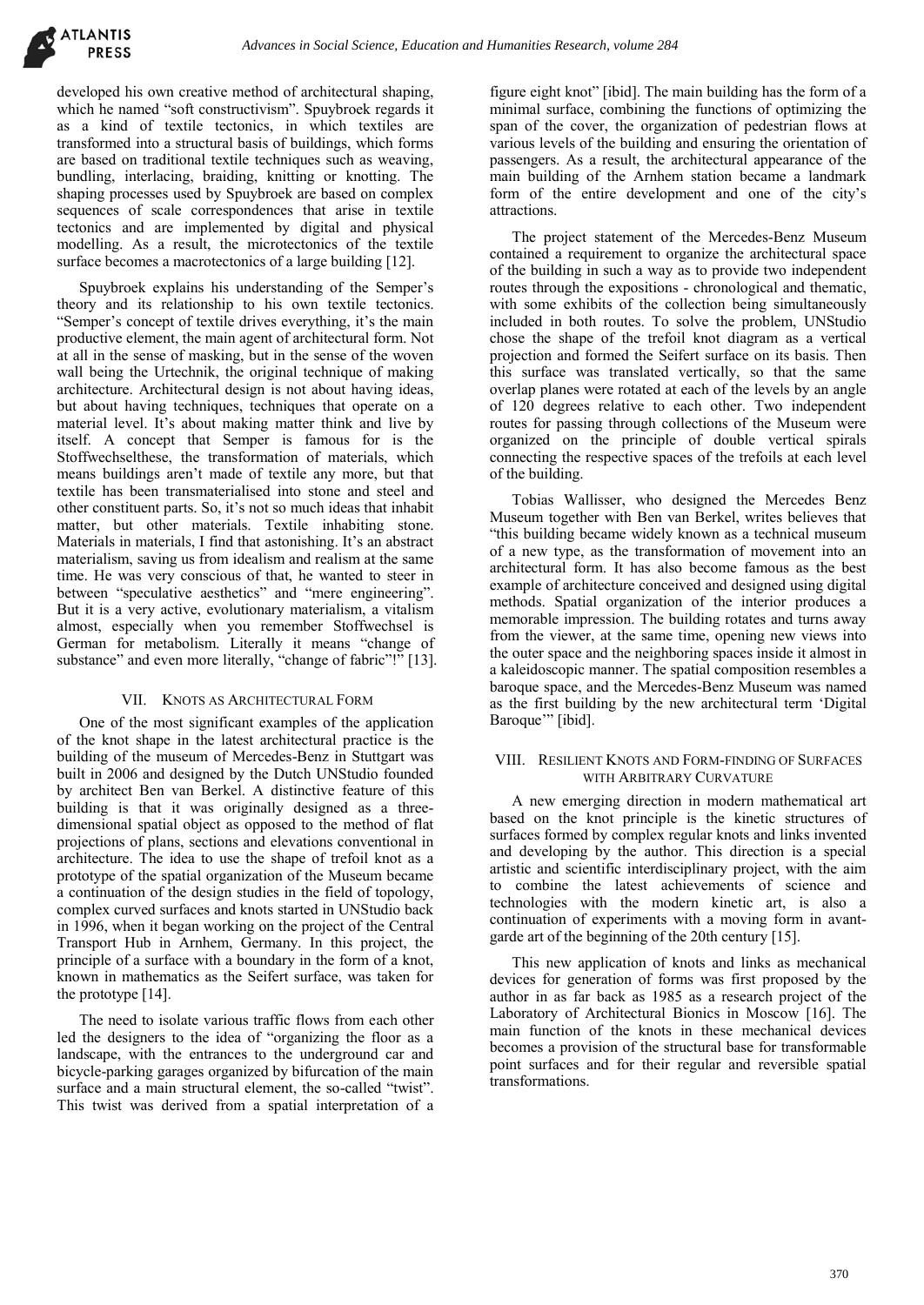Most of the known kinetic structures use the principle of mechanical transformation, assuming an ensemble of geometrically unchangeable elements, connected by hinges. In addition to the mechanical transformation an organic one is also known. It is based on reversible deformation of resilient elements and belongs to characteristic features of the living nature. Such organic nature-like transformable structures can be made as an assembly of continuous, elastic, intertwined rods forming a closed cyclic knot or linkage of several cyclic knots. The energy of resilience arises in the curved elastic rods and retains in them due to the closure of the knot. The same energy is evenly distributed over the continuous structure of the knot due to its cyclicity.

Since the elastic energy in the rods tends to its lowest value, their middle lines tend to coincide with the plane. As a result, all the crossings of the knot become contacting and the set of them forms a mobile point surface, physically given by the latticed structure of the knot. Under the action of external forces applied to the structure of the knot, an excess energy of elasticity arises in it, owing to which the structure tends to leave the plane and assume a spatial position corresponding to its energy minimum. Thus, elastic closed circular knots work as transformable framework structures capable of changing the curvature of the point surface, given by the set of their contacting points [17].

The process of transformation of the structure of an elastic knot is a continuous sequence of changing forms, for example, from a plane to a sphere. This transformation is reversible: the sphere can be rolled up from the plane and reunfolded into it without forming rips or folds on its surface. Changing its shape, the structure of the knot accumulates elastic energy, strains and, thereby, increases its carrying capacity. Any intermediate spatial position of the knot structure can be fixed by additional fastening elements, and thereby the transformed structure can be transformed into a geometrically unchangeable structure.

In the process of transformation of the elastic knot structure, a wave redistribution of the relative location of its point contacts (effect of traveling waves) occurs. As a result of this process the structure changes the areas of its faces, the lengths of the edges and the angles between them, preserving only the invariant of the number of vertex (contacting points) and the connection between them. Owing to these features, the structure of the elastic knot can change its geometry as a whole and form point surfaces of arbitrary Gaussian curvature, namely parabolic, elliptic and hyperbolic and their combinations [18].

In contrast to the generally accepted in the mathematical art approach to knots and links as self-sufficient objects, the aesthetics of which are due to their relatively simple spatial shape, the new application of knots transfers the emphasis of perception to the shapes of surfaces defined by their complex and at the same time regular structures. In this case, the shape of the knots themselves makes a second level of perception, forming a quasi-regular spatial woven lattice.

# IX. CONCLUSION

The impulses of inspiration in the field of form in art and architecture coming from mathematics and natural sciences existed at all times. Today their role as factors affecting the basic principles of form in art and architecture has increased significantly.

Most of the basic principles of form are common to animate and inanimate nature, as well as to human technics, in particular for architecture. The well-known and classic examples of these principles include spiral, branching, radial-ring structure, folds, weaving, minimal surfaces and minimal paths, lattice, modularity, symmetry, etc. All these principles manifest themselves as physical phenomena arising as a result of various natural processes, and also have a mathematical description. Each of these principles corresponds to the structural organization of linear, planar and three-dimensional forms.

Enrichment of the language of primary principles of form in art and architecture is possible due to the inclusion of new and not very popular objects in it, the existence of which also follows from the objective properties of physical space, as well as the simplest geometric figures. One of the most suitable objects for this purpose is a knot, understood as the principle of a three-dimensional form consisted of a single linear closed element embodied in space.

#### **REFERENCES**

- [1] A.K. Coomaraswamy. The Iconography of Dürer's "Knots" and Leonardo's "Concatenations", Eye of the Heart, Bendigo, Australia: La Trobe University, 2009, pp. 11-40.
- [2] L. Neuwirth. "The Theory of Knots", Scientific American, 140(6), 1979, pp. 84-96.
- [3] A.B. Sossinsky. Nœuds, Genèse d'une théorie mathématique, Paris: Seuil, 1999.
- [4] J.-M. Kantor. A Tale of Bridges, Nexus Network Journal, 7(2), 2005, URL: https://link.springer.com/content/pdf/10.1007%2Fs00004-005- 0020-4.pdf (accessed 20.09.2018)
- [5] K.E. Levitin. Geometric Rhapsody, Moscow: Znanie, 1984.
- [6] R.B Fuller. Synergetics, New York: Macmillan, 1982.
- [7] S. Jablan, R. Sazdanovic. Symmetry and Beauty of Knots, The Proceedings of 7th Conference of the International Society of the Arts, Mathematics and Architecture (ISAMA), Valencia, 2008, pp. 155- 176.
- [8] S. Jablan. Symmetry, Ornament and Modularity / Series on Knots and Everything — Vol. 30, Singapore: World Scientific Publishing, 2002.
- [9] N.A. Friedman. Hyperseeing, Hypersculptures, Knots, and Minimal Surfaces, URL: https://www.mi.sanu.ac.rs/vismath/nat/index.html (accessed 20.09.2018).
- [10] D.G. Emmerich. Structures, Contemporary Architecture (Russian translation of L'architecture d'aujourd'hui), 1, 1969, pp. 4-15.
- [11] G. Semper. Style in the Technical and Tectonic Arts, or, Practical Aesthetics, Los Angeles: Getty Research Institute, 2004.
- [12] L. Spuybroek. NOX: Machining Architecture, London: Thames & Hudson, 2004.
- [13] M.L. Tramontin. Textile Tectonics: An Interview with Lars Spuybroek, Architectural Design 76(6), 2006, pp. 52-59.
- [14] T. Wallisser. Other Geometries in Architecture: Bubbles, Knots and Minimal Surfaces / Mathknow. Mathematics, Applied Sciences and Real Life, Milan: Springer, 2009, pp. 91-111.